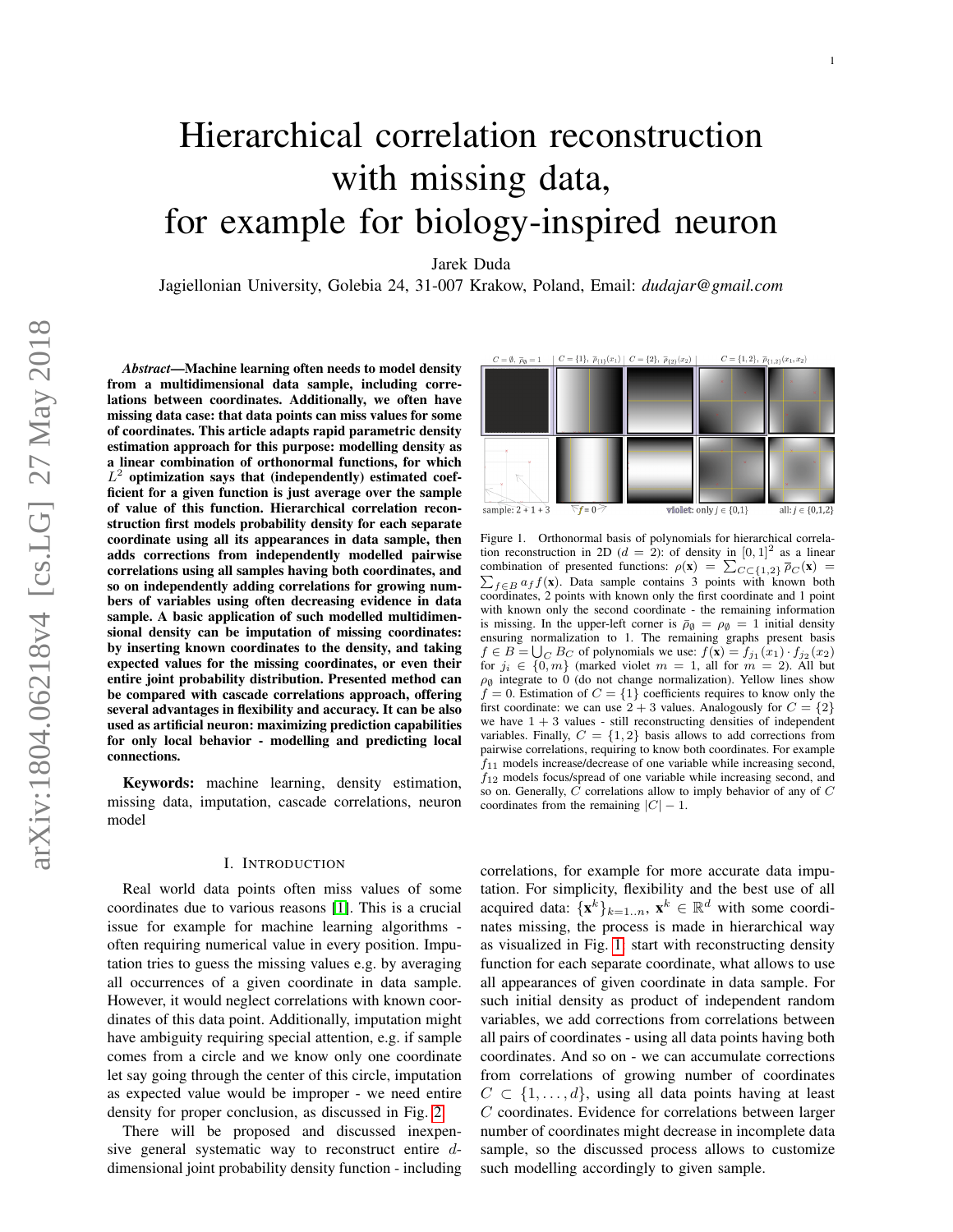

<span id="page-1-0"></span>Figure 2. 2D imputation example: for sample from uniform distribution in circle centered in (0.5, 0.5) and radius 0.4. We would like to perform imputation of  $x_1$  coordinate knowing that  $x_2 = 0.5$ . Expected value is  $x_1 = 0.5$ , but using it for imputation would be improper as the sample avoids this center of circle. Presented experiments fit  $(L^2)$ density on  $[0, 1]^2$  as degree 2 polynomial (8 coefficients with basis as in Fig. [1\)](#page-0-0) to random sample of size  $n = 25$  (left) or  $n = 100$ (right). Plots show  $\rho((x_1, 0.5))$  cross-sections: 10 red lines represent independent 10 experiments. After normalization, such cross-section can be used as estimated density for unknown coefficient  $x_1$ . As it is parabola, we can use its minimum to split into two clusters and take expected value for each cluster - they are drawn as the blue lines, while green line would be the perfect prediction.

Specifically, it adapts rapid parametric density estimation [\[2\]](#page-6-1) approach for this missing data case (simple simulator: [\[3\]](#page-6-2)), which models density as a linear combination of chosen functions. Mean-square optimization allows for inexpensive calculation of estimated coefficients for such functions, especially if using orthonormal basis, for which coefficient for function  $f$  can be independently estimated as just average of this function over the data sample:  $\rho(\mathbf{x}) \approx \sum_j [f_j] f_j(\mathbf{x})$ , where  $[f] = \frac{1}{n} \sum_k f(\mathbf{x}^k)$ .

A convenient orthonormal basis for multidimensional  $[0, 1]^d$  case are just products of functions from 1D orthonormal basis in  $[0, 1]$ . Especially for the missing data case, this basis can be decomposed into functions representing only correlations for some subset of coordinates  $C$ , what allows to use all data points having known all  $C$ coordinates as evidence to model this correlation - using a varying number of samples to estimate coefficient for f as average over data sample.

Such simple automated system for modelling correlations between inputs, predicting given connection basing on the remaining ones, is analogous to behavior imagined for biological neurons e.g. in hierarchical temporal mmory [\[4\]](#page-6-3) - which are much more sophisticated than those used in standard artificial neural network. Having such promising analogue we could try to recreate neural networks with similar learning and reasoning mechanisms as biological counterparts. The flexibility of choosing basis  $B = \bigcup_C B_C$ , independently for correlations between variables  $C$ , allows to work both in dense regime: high order  $(j = 1 ... m)$  modeling of a few signals, or in sparse regime: low order modelling of long correlation patterns:  $B<sub>C</sub>$  functions allow to imply behavior of any of  $C$  coordinates from the remaining  $|C| - 1$  variables. The discussed technique can be also directly compared with classical cascade correlation approach, offering much more flexibility, adaptivity and control of obtained results.

## II. RAPID PARAMETRIC DENSITY ESTIMATION

Imagine we have a data sample  $\{x^k\}_{k=1..n}$  and want to fit to it density as a linear combination of functions from some chosen basis  $\rho = \sum_j a_j f_j$ . A natural approach is smoothing the sample by convolution with width  $\epsilon$  Gaussian kernel and optimizing parameters  $a_i$  to minimize  $L^2$  norm between such smoothed sample and estimated density  $\rho$ .

As discussed in [\[2\]](#page-6-1), surprisingly, we get the best estimation of parameters if using  $\epsilon \rightarrow 0$  limit (even though  $L^2$  norm grows to infinity there). If we assume that the used family of functions is orthonormal:  $\langle f_i, f_j \rangle = \int f_i(\mathbf{x}) f_j(\mathbf{x}) d\mathbf{x} = \delta_{ij}$ , it turns out that optimal coefficient for  $f_j$  is just average of  $f_j$  over the sample:

$$
\rho \approx \sum_{j} a_j f_j = \sum_{j} [f_j] f_j \quad \text{where} \quad [f] = \frac{1}{n} \sum_{k=1}^{n} f(\mathbf{x}^k)
$$
\n(1)

Examples of such estimation using basis of polynomials (left) or polynomials multiplied by  $e^{-x^2}$  (right) are shown in fig. [3.](#page-1-1) It also visualizes that error of coefficients



<span id="page-1-1"></span>Figure 3. Two basic examples of 1D rapid parametric density estimation [\[2\]](#page-6-1): fitting polynomial (left column) in  $[-1, 1]$  range and polynomial multiplied by  $e^{-x^2/2}$  (right) in R, basing on a random sample of size  $n = 25$  (top row),  $n = 100$  (middle) or  $n = 400$ values (bottom), generated using the assumed probability distribution represented as the thick blue line. Every plot contains also 10 thin red lines representing results of 10 independent experiments of estimating the parameters basing on the obtained size  $n$  sample. Inaccuracy drops with  $1/\sqrt{n}$ , what can be seen in dispersion dropping approximately twice every row. For convenience there will be discussed using orthogonal family of functions, for example polynomials, making their parameters independent - calculated as just average of the value of a given function over the obtained sample. The polynomial formula used for the left column can be also expressed as  $\rho =$  $\frac{5}{8}(1-3x^2+[x](15x-21x^3)+[x^2](9x^2-3)+[x^3](35x^3-21x)),$ where  $[f]$  denotes average of function  $\hat{f}$  over the sample.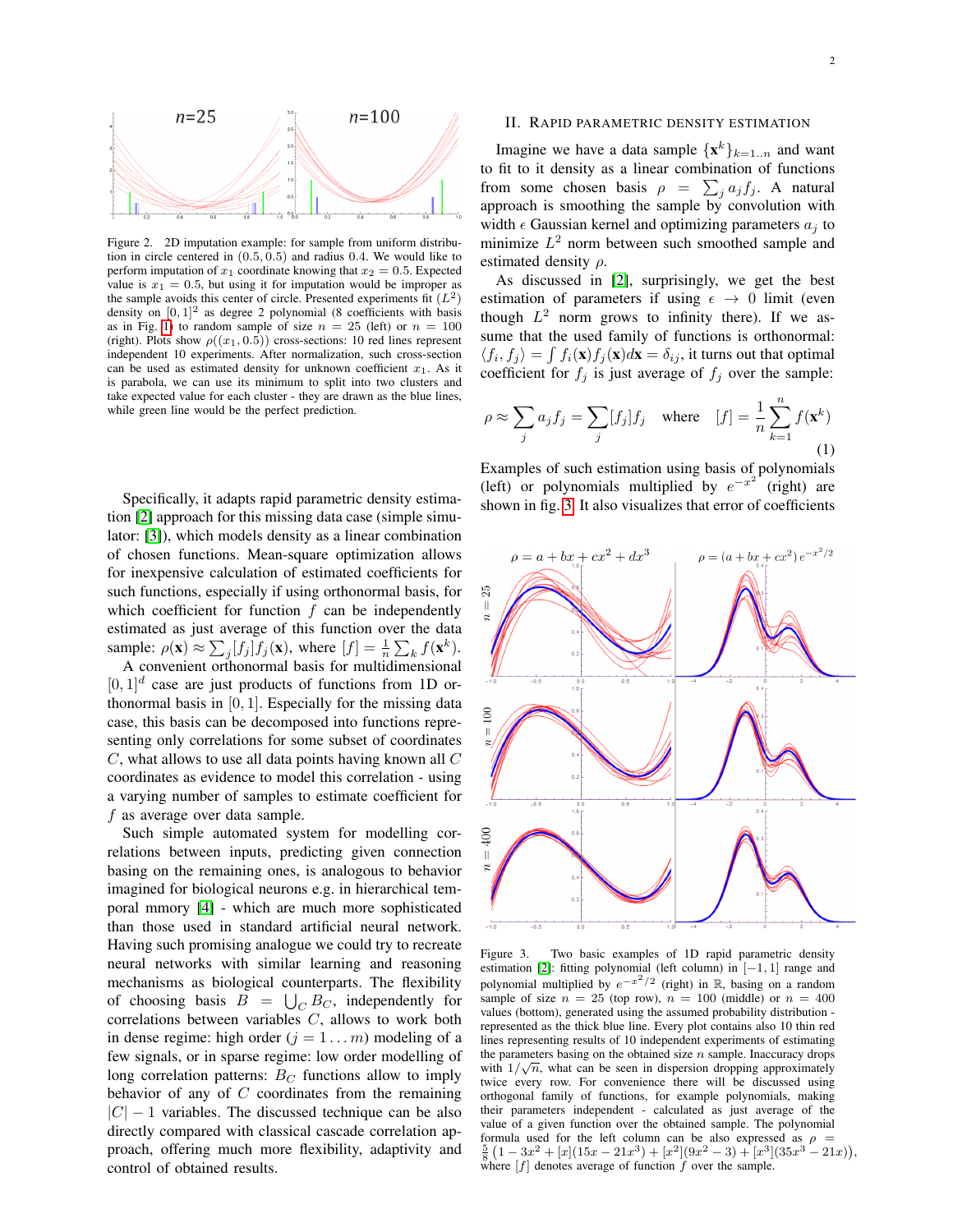drops approximately like  $1/\sqrt{n}$ , what is standard behavior of uncertainty when estimating average. From the central limit theorem, the error of  $i$ -th coefficient comes from approximately normal distribution of width being standard deviation of  $f_i$  (assuming it is finite) divided standard<br>by  $\sqrt{n}$ :

$$
[f_j] - a_j \sim \mathcal{N}\left(0, \frac{1}{\sqrt{n}}\sqrt{\int (f_j - a_j)^2 \rho \,d\mathbf{x}}\right) \qquad (2)
$$

In our case we would like to construct orthonormal basis for multidimensional case as products of functions from orthonormal basis in 1D case. For simplicity, let us work on [0, 1] range and use  $f_0 = 1$  as the initial function of our basis, ensuring independence from given coordinate - this coordinate missing in data point does not prevent using it to estimate given coefficient. Additionally, all the remaining  $f_j$  have to integrate to 0:  $\int_0^1 f_j(x)dx = \langle f_j, f_0 \rangle = 0$ , hence  $\rho_\emptyset = f_0 \cdot \ldots \cdot f_0 = 1$ guards normalization to 1, further functions cannot cripple. However, they generally can damage in a different way: sometimes lead to negative densities - in many applications like imputation it can be practically ignored, otherwise it should be handled or avoided.

After necessary  $f_0 = 1$ , two basic ways to choose orthonomal family of functions for  $[0, 1]$  range are presented in Fig. [4:](#page-2-0) (rescaled Legendre) polynomials  $f_1, \ldots, f_5$  correspondingly:

$$
\sqrt{3}(2x-1), \sqrt{5}(6x^2-6x+1), \sqrt{7}(20x^3-30x^2+12x-1),
$$
  

$$
3(70x^4-140x^3+90x^2-20x+1),
$$
  

$$
\sqrt{11}(252x^5-630x^4+560x^3-210x^2+30x-1).
$$

Alternative basic choice of orthonormal basis for [0, 1] are sines and cosines:

$$
\sqrt{2}\sin(2\pi x\lceil j/2\rceil), \sqrt{2}\cos(2\pi x\lceil j/2\rceil).
$$

There can be also considered different choices, including wavelets. From computational perspective, polynomials seem the most convenient, especially that crosssection after fixing some coordinates, derivatives, integrals are also polynomials.

For multidimensional case  $[0, 1]^d$  we can use products  $f_{\mathbf{j}} = f_{j_1} \cdot \ldots \cdot f_{j_d}$  e.g. for  $\mathbf{j} \in \{0, \ldots, m\}^d$  as orthonormal basis (generally different coordinates can use different functions), again independently estimating coefficients by averaging  $f_i$  over given sample. For missing data case observe that  $j_i = 0$  coordinates do not depend on the values ( $f_0 = 1$ ). Therefore, we can use data points missing these coordinates to estimate the coefficients - the averaging can be made over varying numbers of points: all having known at least  $j_i > 0$  positions. Basis to model correlations for C coordinates ( $f_j \in B_C$ ) have  $j_i > 0$  for  $i \in C$  and  $j_i = 0$  for  $i \notin C$ .



<span id="page-2-0"></span>Figure 4. Plots of two basic choices for orthonormal basis for  $\langle f, g \rangle =$  $\int_0^1 f(x)g(x)dx$  scalar product. Both contain  $f_0 = 1$ , at the top there are polynomials (rescaled Legendre), at the bottom sines and cosines. Corrections using such basis have similar meaning as cumulants (correspondingly: expected value, variance, skewness, curtosis), however, are much more convenient for reconstruction of the probability distribution.

## III. HIERARCHICAL CORRELATION RECONSTRUCTION

Assume we have a sample of *n* points  $\{x^k\}_{k=1..n}$ from d dimensional space of numerical values,  $D =$  $\{1, \ldots, d\}$  is the set of coordinates. For convenience assume they are transformed to  $x_i^k \in [0,1]$ . It can be done by rescaling, or e.g. using  $1/(1 + e^{-x})$  for unbounded coordinates, or preferably with estimated cumulative distribution function for ensuring uniformity of separate variables. Some non-numerical coordinates can be interpreted as numerical, e.g. true/false as 1/0, in which case basis functions restricted to these discrete values should form orthonormal vector basis.

In missing data case we allow some coordinates to be unknown. Denote by  $C_k \subset D$  as known coordinates of *k*-th point: only for  $i \in C_k$  there is known  $x_i^k \in [0,1]$ . The remaining coordinates are meaningless, cannot be used for density estimation.

For  $C \subset D$  define  $K_C = \{k : C \subset C_k\}$  as all points with known at least C coordinates - being evidence for  $C$  correlations. Denote  $|K_C|$  as size of this subset, e.g.  $|K_{\emptyset}| = n$ , obviously:  $C' \subset C \Rightarrow K_C \subset K_{C'}$ .

Denote  $\rho_C : [0, 1]^d \to \mathbb{R}$  as density for coordinates C, ignoring the remaining coordinates (constant for them), only modeling density and correlations for coordinates C. We are mostly interested in the final:  $\rho \equiv \rho_D$ . It will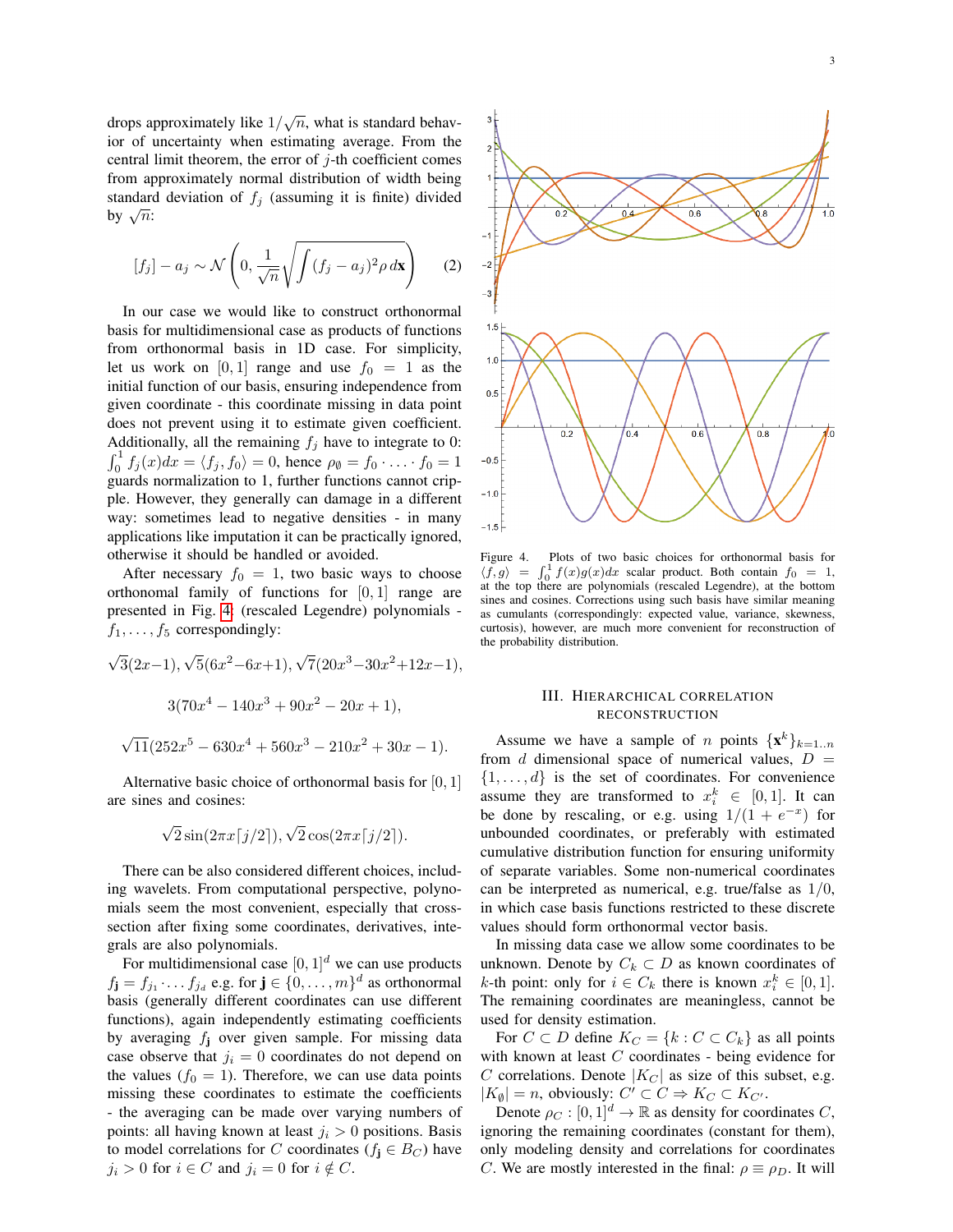be constructed in hierarchical way - by independently evaluating correlations in growing  $C: \rho_C = \sum_{C' \subset C} \overline{\rho}_{C'}$ , where  $\overline{\rho}_{C'}$  is correlation contribution of  $C'$  alone - not inflicting correlations for  $C'' \subsetneq C'$ , like 4 functions for  $\overline{\rho}_{\{1,2\}}$  in the right part of Fig. [1.](#page-0-0)

We start with  $\overline{\rho}_{\emptyset} = \rho_{\emptyset} = \prod_i f_0(x_i) = 1$  uniform distribution on  $[0, 1]^d$ . For  $j \ge 1$  we have  $\int_0^1 f_j(x) dx =$  $\langle f_j, f_0 \rangle = 0$ . Therefore, functions in  $[0, 1]^d$  orthonormal basis  $f_{\mathbf{j}} = f_{j_1}(x_1) \dots f_{j_d}(x_d)$ , having  $j_i > 0 \Leftrightarrow i \in C$ are perfect for basis of  $\overline{\rho}_C$ : taking marginal distribution (integrating) to a smaller  $C' \subsetneq C$ , we get zero.

Hence, for  $\bar{\rho}_C$  contribution to  $\rho = \sum_{C \subset D} \bar{\rho}_C$  we should choose basis:

$$
B_C \subset \{ f_{j_1}(x_1) \dots f_{j_d}(x_d) : \forall_{i \in C} \ j_i \ge 1, \forall_{i \notin C} \ j_i = 0 \}
$$
\n(3)

Choice of the basis  $B = \bigcup_C B_C$  should be made based on data sample and available resources, can be also adapted on the way - increasing order of the model for a growing number of data samples, up to adding new coordinates, like while attaching new synapses to a neuron. It will be briefly discussed in the next section.

Having chosen orthogonal basis  $B = \bigcup_{C \subset D} B_C$ (containing  $\emptyset$ ) for  $[0, 1]^d$ , coefficient for function  $\overline{f} \in B$ is just average of  $f$  over the sample, however, in missing data case this averaging is over a varying amount of evidence:  $|K_C|$  samples for correlation C:

<span id="page-3-0"></span>
$$
\rho = \sum_{C \subset D} \overline{\rho}_C = \sum_{C \subset D} \sum_{f \in B_C} \frac{\sum_{k \in K_C} f(\mathbf{x}^k)}{|K_C|} f \qquad (4)
$$

This sum starts with  $\bar{\rho}_{\emptyset} = 1$ , then we model density for each separate coordinate  $(|C| = 1)$ , then we independently model correlations between pairs of coordinates  $(|C| = 2)$ , and so on - every time estimating coefficient from all points having at least  $C$  coordinates. Without missing data we get  $|K_C| = n$  standard case of averaging over all points, for which such hierarchical decomposition of correlations is also convenient.

# IV. REMARKS AND MODIFICATIONS

# *A. Choosing the basis*

The discussed general approach should be customized for a given situation, starting with the choice of independently modelled functions for each coordinate: e.g. polynomials or sines/cosines, not necessarily the same for all coordinates. It is crucial to properly choose the basis  $B = \bigcup_C B_C$ : of modelled order of correlations for different sets of coordinates C. Some basic remarks:

- The number of coefficients grows exponentially, e.g.  $m^{|C|}$  if using all  $j = 1 ... m$ . It generally suggests reducing maximal order  $m$  while modelling correlations for growing number of variables  $|C|$ , especially that it also reduces evidence in missing data case.
- For large d we can use sparse basis: nonempty  $B_C$ only for coordinates appearing together in our data

sample, which turned out indeed correlated. A natural construction is starting with small  $C$  sets and try to successively increase them. However, danger of such approach is that data looking like noise for a low order method, might have hidden higher order correlations. Therefore, a safer way is gathering information (averaging) for a large basis, but use only a smaller subset for the actual predictions: with more certain and significant coefficients. Larger values of basis functions for separate coordinates  $(f_{j_i}(x_i))$  might suggest more promising product functions  $(f_i(\mathbf{x}))$  to consider for sparse basis.

- From the other side, not using even  $j = 1$  in  $B_C$ means that given behavior will be ignored, e.g. for  $C = \{i\}$  it would means assuming uniform distribution for separate  $i$ -th coordinate, what is appropriate e.g. if using estimated cumulative distribution for transformation to  $x_i \in [0, 1]$ . If some coordinates will be always known (e.g. inputs), we can omit modelling correlations between them.
- Having low evidence  $|K_C|$ , there is large  $\propto$  $|K_C|^{-1/2}$  uncertainty of coefficients - it might be safer not to use uncertain functions in the estimated density, especially that they are more likely to lead to problematic negative densities.
- Obtained small coefficients, especially comparing to their uncertainty, can be discarded from calculated density to reduce computational requirements. If coefficient remains insignificant while improving accuracy, it might be worth to consider this correlation irrelevant, reducing cost of adaptation and memory - for example replacing it with some yet unused function: additional type of correlation to independently model.
- For some data types it makes no sense to use high degree polynomials, e.g. for true/false values interpreted as 1/0, it only makes sense to use linear  $f_1$ . If given coordinate can have only 3 values, there should be used at most  $\{f_1, f_2\}$ , and so on: at most  $\{f_1, \ldots, f_m\}$  for coordinate obtaining  $m+1$ values - naturally adapting discussed approach to discrete variables. In this case, functions from our basis become discrete vectors - we should ensure that these vectors form orthonormal basis.

#### *B. Adaptive averaging*

The [\(4\)](#page-3-0) formula can be written as  $\rho = \sum_{f \in B} a_f f$ , where

$$
a_f = [f] = \frac{\sum_{k \in K_C} f(\mathbf{x}^k)}{|K_C|} \quad \text{for} \quad f \in B_C \quad (5)
$$

is just average over the sample. It is appropriate for building final static model based on known entire sample. For local sensitivity or online adaptation to processed data (e.g. neuron model, data compression), it can be replaced with adaptive averaging: for some small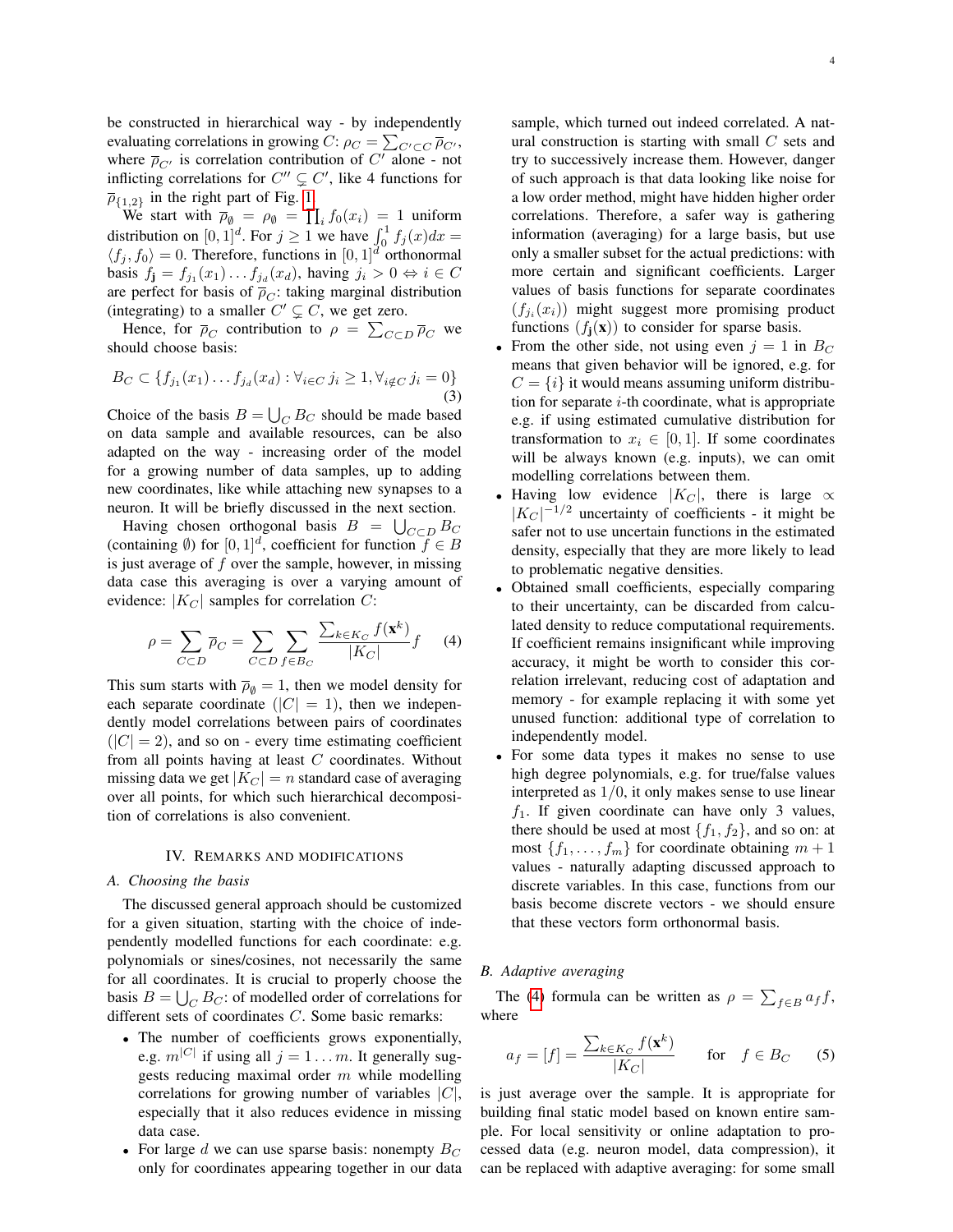learning rate  $\lambda$ , update coefficients accordingly to current observation x:

<span id="page-4-2"></span>
$$
a_f \to (1 - \lambda)a_f + \lambda f(\mathbf{x}) \tag{6}
$$

or equivalently  $a_f$  + =  $\lambda(f(\mathbf{x}) - a_f)$ . If observation **x** has only coordinates C, the update is only for  $f \in B_{C'}$ for all  $C' \subset C$ . The learning rate  $\lambda$  can be chosen as large at the beginning, then reduced while stabilization, e.g.  $0.05 \rightarrow 0.001$ . If chosen as a power of two, multiplication becomes less expensive bitshift.

## *C. Imputation*

In imputation we want to predict missing coordinates of data points. A natural approach here is inserting the known coordinates into the modelled density  $\rho$ , after normalization getting joint probability distribution for the remaining coordinates. This normalization requires integration over these missing coordinates, what for our basis is quite simple:

$$
\int_0^1 f_{j_1} \cdot \ldots \cdot f_{j_d} dx_i = 0 \text{ if } j_i > 0, \text{ else } f_{j_1} \cdot \ldots \cdot f_{j_d}
$$

For generality, assume we know C coordinates and are interested in joint distribution for  $\overline{C} \subset D \setminus C$  subset of the remaining coordinates (e.g.  $\overline{C} = D \setminus C$ ). Obtained density restricted to known  $C$  coordinates of  $x$  is

$$
\rho_{C,\bar{C}}(\mathbf{x}) = \frac{\sum_{f \in B_{C'} : C' \subset C \cup \bar{C}} a_f f(\mathbf{x})}{\sum_{f \in B_{C'} : C' \subset C} a_f f(\mathbf{x})}
$$
(7)

where C coordinates of **x** are fixed,  $\overline{C}$  coordinates vary - above density is for these  $\overline{C}$  coordinates of **x**. Denominator comes from integration over all  $C$  coordinates (it contains also functions from nominator, allowing to simplify above formula).

For imputation we are usually interested in probability density for separate single variables: for  $i \notin C$ ,  $\rho_{C,i}(\bar{x}_i) \equiv \rho_{C,\{i\}}((x_1 \ldots \bar{x}_i \ldots x_d))$ :

$$
\rho_{C,i}(\bar{x}_i) = \frac{\sum_{f \in B_{C'} : C' \subset C \cup \{i\}} a_f f((x_1 \dots \bar{x}_i \dots x_d))}{\sum_{f \in B_{C'} : C' \subset C} a_f f(\mathbf{x})}
$$
(8)

Which is e.g. polynomial of single variable, like in Fig. [2,](#page-1-0) from which we can easily calculate expected value (and e.g. variance for uncertainty):

<span id="page-4-1"></span>
$$
E_{C,i} = \int_0^1 \bar{x}_i \,\rho_{C,i}(\bar{x}_i) d\bar{x}_i \qquad E_i \equiv E_{C \setminus \{i\},i} \qquad (9)
$$

However, generally imputation might not always be unique, like for sample from a circle discussed in Fig. [2:](#page-1-0) centered in  $(0.5, 0.5)$ , of radius 0.4. Knowing only  $x_1 =$ 0.5, imputation as expected value:  $x_2 = 0.5$  does not agree with data. Instead, proper imputation should give  $x_2 = 0.5 \pm 0.4$ , for example taking one of these options, or maybe both: it might be safer to split such data point into a few: using alternative imputation choices, maybe giving lower weights to such split points.

Density modelled in the discussed approach can suggest such ambiguity problem through large variance. In this case, we can e.g. take a (global?) maximum of density instead, or maybe a few local maxima preferably of joint probability density of all missing coordinates.

Considering such possibilities, we should ask a natural question if imputation in given case should return expected value, or maybe rather e.g. global maximum of density? Such maximum can be narrow: contain low probability, so maybe we should cluster density instead and return center (expected value in Fig. [2\)](#page-1-0) of the most probable cluster? In higher dimensions we can split this question into successively choosing single coordinates using 1D probability densities: start with coordinate giving the best certainty and use the earlier choices during the following ones. Presented modelling of density as just polynomial allows to work with various choices for this question, or can even just return modelled joint probability distribution for all the missing coordinates.

### *D. Improving likelihood*

Discussed mean-square optimization is often a natural choice, and allows for inexpensive and independent calculation of coefficients. However, for probabilistic interpretation, it is often preferred to use likelihood optimization instead. Hence, especially for small data samples, it might be worth to complement previous estimation with a few steps of e.g. gradient descent, improving log-likelihood of initial  $\rho = \sum_f a_f f$ : modify parameters to increase probability of obtaining the given sample. It introduces dependencies between previously independent coefficients.

Normalization depends only on  $\rho_{\emptyset} = 1$ , which coefficient has to be 1. The remaining can be freely modified, however, it might lead to negative densities. Neglecting this issue for a moment, averaged log-likelihood and its (approximated, equality with no missing data) gradient is:

$$
F(\mathbf{a}) = \frac{1}{n} \sum_{k} \ln \left( \sum_{f \in B} a_f f(\mathbf{x}^k) \right)
$$

$$
f \in B_C: \frac{\partial F(\mathbf{a})}{\partial a_f} \approx \frac{1}{|K_C|} \sum_{k \in K_C} \frac{f(\mathbf{x}^k)}{\sum_{f \in B} a_f f(\mathbf{x}^k)} \tag{10}
$$

<span id="page-4-0"></span>The approximation is to still optimally use incomplete data sample here: average over all points having C coordinates to improve modelling of correlations C.

The density in denominator can happen to be zero or negative, what should be prevented e.g. by initial reduction of coefficients. Likelihood optimization should lead to density positive in all points of the sample.

# *E. The issue of negative densities*

Modelling density as linear combination  $\rho = \sum_f a_f f$ has advantage of independent and inexpensive direct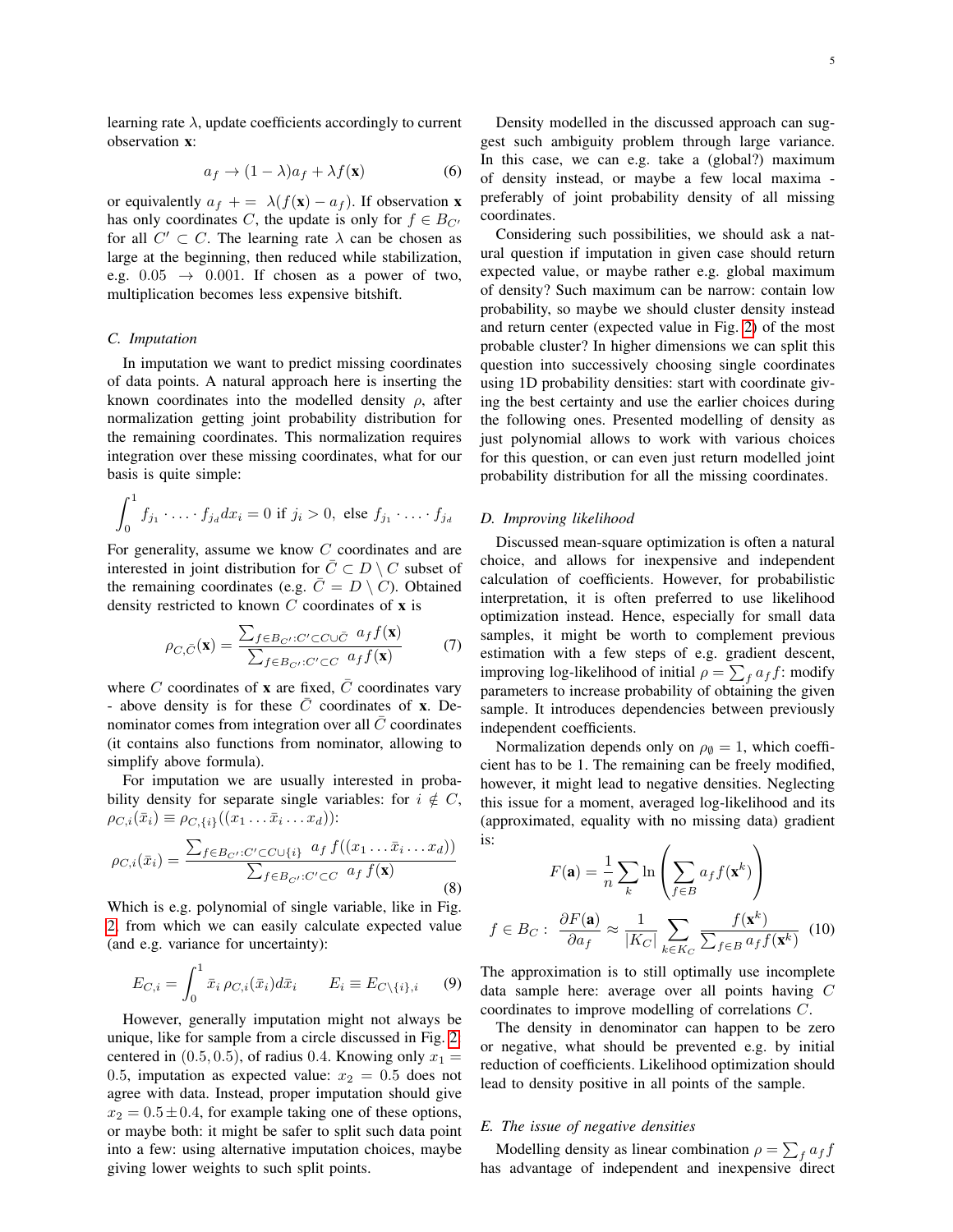calculation of coefficients, however, being optimal for  $L^2$ or likelihood it can still lead to negative densities, problematic in some applications. It can be avoided by using more complex parametrization, e.g.  $\rho = (\sum_i a_i f)^p$ for some even p, or  $\rho = \exp(-\sum_i a_i f)$ , however, estimation of such parameters becomes much more complicated and costly, cannot be calculated independently.

Let us discuss importance and handling of the issue with eventual negative densities of  $\rho = \sum_f a_f f$ parametrization:

- Negative densities are relatively rare artifacts: require exceeding initial  $\rho_{\emptyset} = 1$ . It is more likely for high order polynomial basis, which obtain large values at boundaries of the range - negative densities mainly happen near edges of  $[0, 1]^d$ .
- Generally we can just use e.g.  $\rho_{\epsilon} \equiv \max(\rho, \epsilon)$ for some  $\epsilon > 0$ , repairing the problem at cost of approximated normalization.
- In many applications such rare negative density has nearly no meaning, especially if focused on more likely behavior. For example imputation using global maximum of density is always positive, expected value has to be in  $[0, 1]$ . In such situations, negative density can only lead to a small error of predicted value. Searching for high probability path between two chosen points, such path should avoid negative density regions.
- Basic situation where negative density can be problematic is evaluation of probability of a given set of points, especially to search for outliers (single low probability points) or anomaly (change of statistics). Defining outliers as having density below some positive threshold, analogously to using  $\max(\rho, \epsilon)$ , negative density regions will be automatically also classified this way. Knowing the points of interest, we can make eventual repairment as part of query of density in a given point: if the asked point has turned out to have negative density, repair the modelled density before answering.
- Repairment of density basing on a point with negative density can be realized by example rescaling all coefficients (beside  $\emptyset$ ), or reducing single coefficient with the largest value for this point. Alternative way is using gradient [\(10\)](#page-4-0) of log-likelihood. Finding negative values of high dimensional polynomial is generally costly, edges of  $[0,1]^d$  are natural candidates to test.
- In applications where negative values of density can be a crucial problem, reduction of probability of such situations can be obtained e.g. by additional likelihood maximization - ensuring positive density at least at the sample. Additionally, we can add e.g.  $\xi \sum_f (a_f)^2$  to minimized function, getting regularization with lower coefficients and so smaller divergence from initial  $\rho_{\emptyset} = 1$ .

# *F. Normalization of variables to uniform* [0, 1]

Due to normalization difficulty, the discussed approach requires working on finite ranges, conveniently  $[0, 1]^d$ . We need to transform all variables to  $[0, 1]$ , e.g. by simple rescaling for those which can be reliably bounded, or  $\mathbb{R} \leftrightarrow [0, 1]$  transformation like  $s(y) =$  $1/(1 + e^{-y})$ ,  $s^{-1}(x) = \ln(x/(1 - x))$  if they cannot be bounded.

However, if variable after such transformation has very nonuniform distribution, fitting low order polynomials for decomposition of correlations might be ineffective, e.g.  $j = 1$  distinguish left and right part of [0, 1].

To prevent that, we can use estimated cumulative distribution function:  $CDF : \mathbb{R} \rightarrow [0, 1], \, CDF(y) =$  $Pr(Y \leq y)$  as this transformation. This way each separate variable  $x = CDF(y)$  would have uniform distribution in  $[0, 1]$ , e.g.  $1/2$  corresponds to median value. The  $|C| = 1$  terms should vanish this way - can be omitted, we can use only  $|C| \geq 2$  terms: describing real correlations.

A basic approach to estimate CDF for separate variables is to sort all its appearances  $(l = |K_{\{i\}}|)$ , then use  $(y^k, k/l)$  as points for  $CDF$ : after some smothering, interpolation or spline, to be used (e.g. tabled) for transformation of original coordinates to [0, 1]. Analogously  $(k/l, y^k)$  points can be used to estimate  $CDF^{-1}$  to transform back to the original variables.

#### V. COMPARISON WITH CASCADE CORRELATION

Let us now discuss comparison of the presented approach with classical technique for modelling correlations in data sample: cascade correlations [\[5\]](#page-6-4). It uses a fixed division of coordinates into input and output, we want to predict output from input, what can be imagined as imputation. For this purpose, it successively adds new neurons one-by-one, each one chosen to reduce the current prediction error (residue), then its weights are frozen - cannot be changed later due to complex dependencies.

Hierarchical correlation reconstruction can be seen as a single neuron corresponding to entire network in cascade correlation - above adding new neuron corresponds to adding new type of correlation to consider: function  $f$  to basis  $B$ . Some its advantages:

- Instead of heuristic greedy algorithm, we have real  $L^2$  optimization with potentially complete basis approaching the real joint probability distribution of the sample, with analytically controlled uncertainty, can be complemented for maximizing likelihood.
- Instead of dependent neuron weights which have to be frozen, coefficients of  $\rho = \sum_f a_f f$  are independent: we can adapt all of them through the entire process, also freely add/remove functions from basis (considered correlation types), use only more certain coefficients for prediction while modelling on a larger basis, etc.